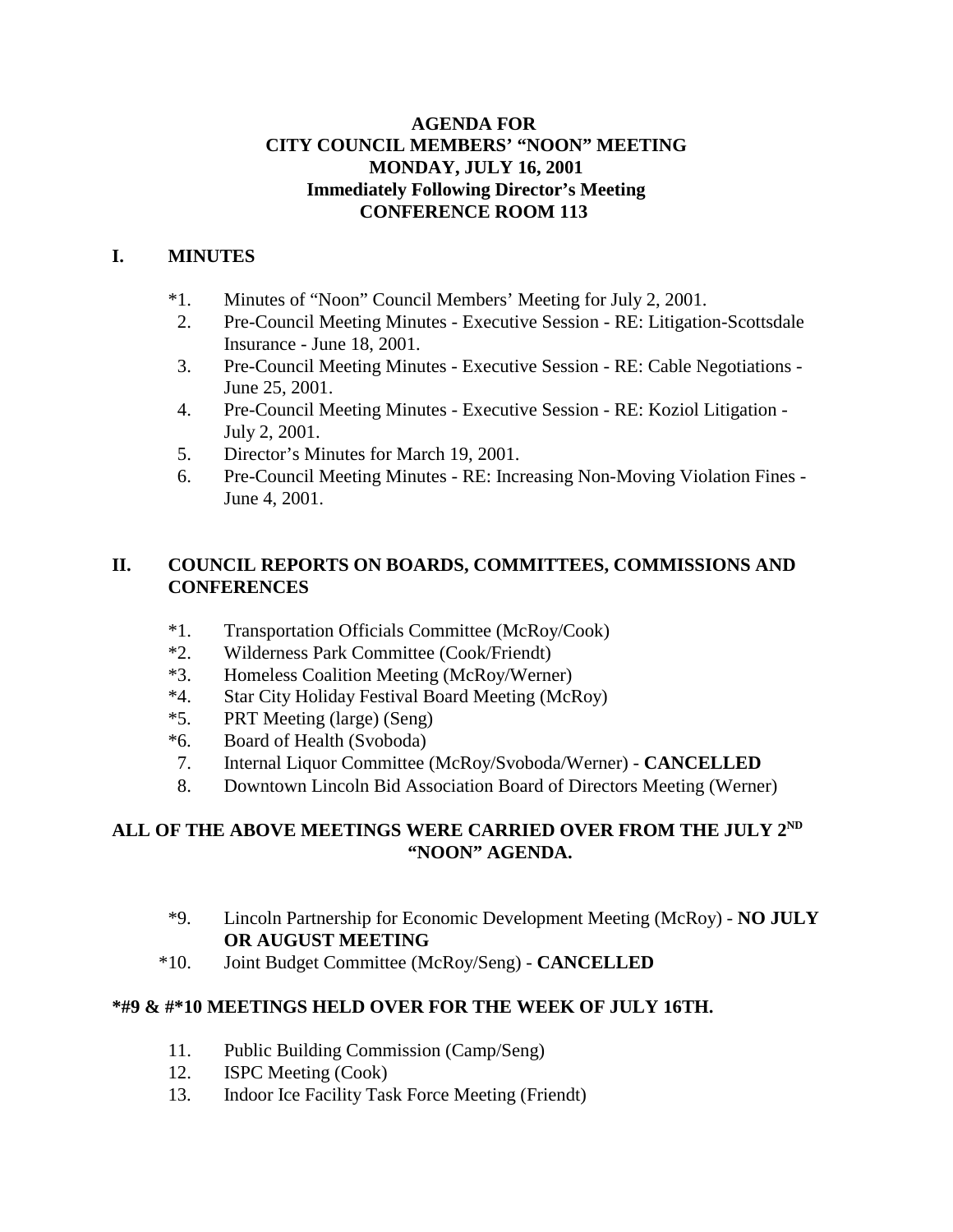- 14. Multicultural Advisory Committee (McRoy)
- 15. Mayor's Downtown Advisory Meeting (Seng)
- 16. Board Of Health (Svoboda)

#### **OTHER MEETINGS REPORTS:**

#### **III. APPOINTMENTS/REAPPOINTMENTS**

- \*1. Material from Jennifer Brinkman RE: Boards and Commissions Upcoming Appointments (See Material).
- 2. Letter from Lori Vrtiska Seibel, Executive Director, Community Health Endowment of Lincoln - RE: To remind you that the 3 year terms of the following members of the Board of Trustees of the Community Health Endowment will expire on August 31, 2001 (See Letter).
- 3. Material from Jennifer Brinkman RE: Boards and Commissions Upcoming Appointments (See Material).

#### **IV. MEETINGS/INVITATIONS**

- 1. Larry Schauer's Retirement Open House on Thursday, August 9, 2001 from 2:00 p.m. to 4:00 p.m. - at the K-Street Complex,  $1<sup>st</sup>$  Floor Conference Room -Refreshments provided - Please Come To "Bid" Larry Farewell (See Invitation).
- 2. You're Invited . . . to be a part of our studio audience! Come join the fun as the Lincoln-Lancaster Women's Commission tapes its one-hour television program on the issues that impact women - "Women Talk". On Tuesday, July 17, 2001 at 5:30 p.m. – "Perspectives - Hispanic Women" — RSVP to 441-7716. (See Invitation).
- 3. The 2001 Nebraska Power Association (NPA) Annual Conference Preliminary Program will be held August 14-15, 2001 at the Embassy Suites – The registration fee is \$95.00 – (See Material).
- 4. The staff and Commissioners of the Lincoln Commission on Human Rights cordially invite you, your staff, family and friends to attend our  $35<sup>th</sup>$  Anniversary Reception on Friday, July 20, 2001 at Prime Time Night Club, 227 North 9<sup>th</sup> Street from 4:30 p.m. to 7:00 p.m. - No Admission charge - (See Letter of Invitation).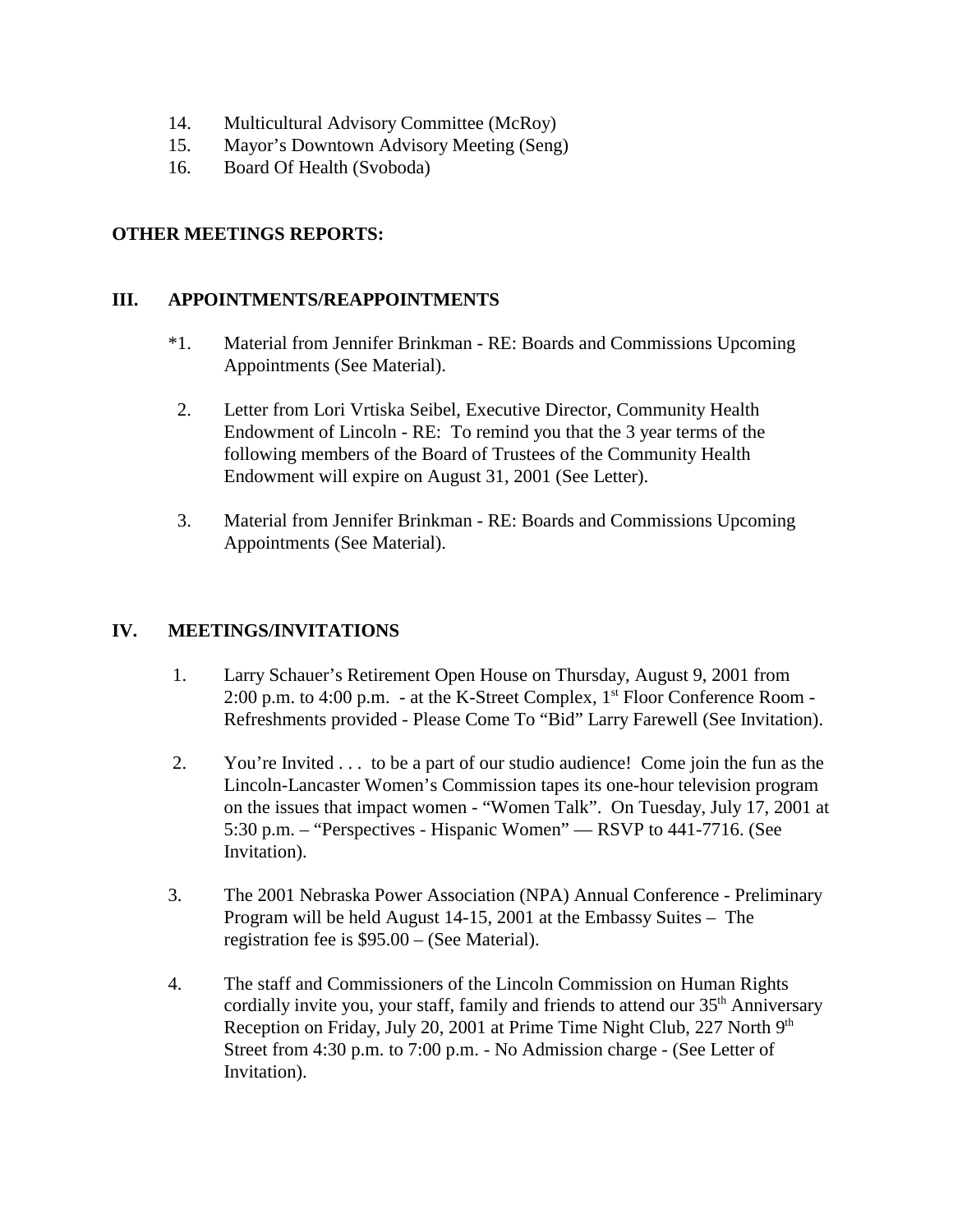# **VI. REQUESTS OF COUNCIL FROM MAYOR** - **NONE**

# **VII. MISCELLANEOUS**

- \*1. Discussion on when Council would like to reschedule their 911 Tour. **HELD OVER FROM THE "NOON" AGENDA FOR JULY 2ND** 
	- 2. Discussion on the Resolution for Lincoln Breathe Smoke Free Month (See attachment).

#### **VIII. ADJOURNMENT**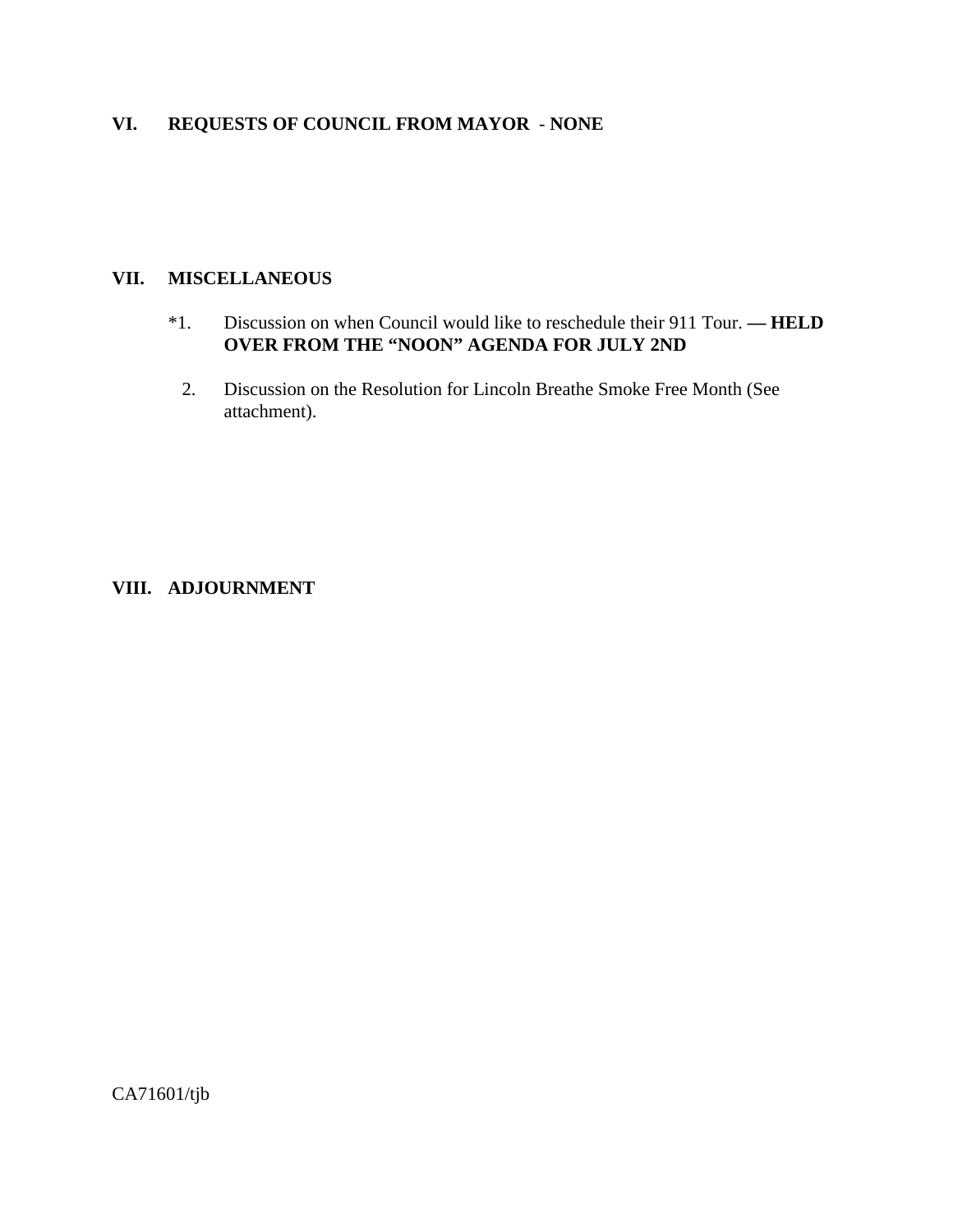# **MINUTES CITY COUNCIL MEMBERS' "NOON" MEETING MONDAY, JULY 16, 2001** *CONFERENCE ROOM 113*

**Council Members Present:** Annette McRoy, Chair; Jonathan Cook, Vice-Chair; Jon Camp, Glenn Friendt, Coleen Seng, Ken Svoboda, Terry Werner.

**Others Present:** Mark Bowen, Mayor's Office; Dana Roper, City Attorney, Darrell Podany, Aide to Council Members' Friendt, Camp and Svoboda; Joan Ray, Council Secretary; Chris Hain, *Journal Star* representative.

# **I. MINUTES**

- 1. Minutes of "Noon" Council Members' Meeting for July 2, 2001
- 2. Pre-Council Minutes Executive Session RE: Litigation-Scottsdale Insurance June 18, 2001
- 3. Pre-Council Minutes Executive Session RE: Cable Negotiations June 25, 2001
- 4. Pre-Council Minutes Executive Session RE: Konziol Litigation July 2, 2001
- 5. Directors' Minutes for March 19, 2001
- 6. Pre-Council Minutes RE: Increasing Non-Moving Violation Fines June 4, 2001

 Mr. Jonathan Cook, Council Vice-Chair, requested a motion to approve the above-listed minutes. Coleen Seng moved approval of the minutes as presented. The motion was seconded by Terry Werner and carried by the following vote: AYES: Jon Camp, Jonathan Cook, Glenn Friendt, Annette McRoy, Coleen Seng, Ken Svoboda, Terry Werner; NAYS: None.

# **II. COUNCIL REPORTS ON BOARDS, COMMITTEES, COMMISSIONS AND CONFERENCES -**

1. TRANSPORTATION OFFICIALS COMMITTEE (McRoy/Cook) - No Report

2. WILDERNESS PARK COMMITTEE (Cook/Friendt) - Mr. Friendt reported that a study had been completed by a retired wetlands consultant to identify the wetlands in the Park. On August  $2<sup>nd</sup>$  there is going to be Walk-Through-the-Park to take a look at the wetlands in case anyone would like to take a stroll at 4:30 in the afternoon that day. Coming out of that there will be a plan on what to do about the wetlands - whether to restore, retain or maybe even enhance.

- 3 HOMELESS COALITION (McRoy/Werner) No Report
- 4. STAR CITY HOLIDAY FESTIVAL BOARD (McRoy) No Report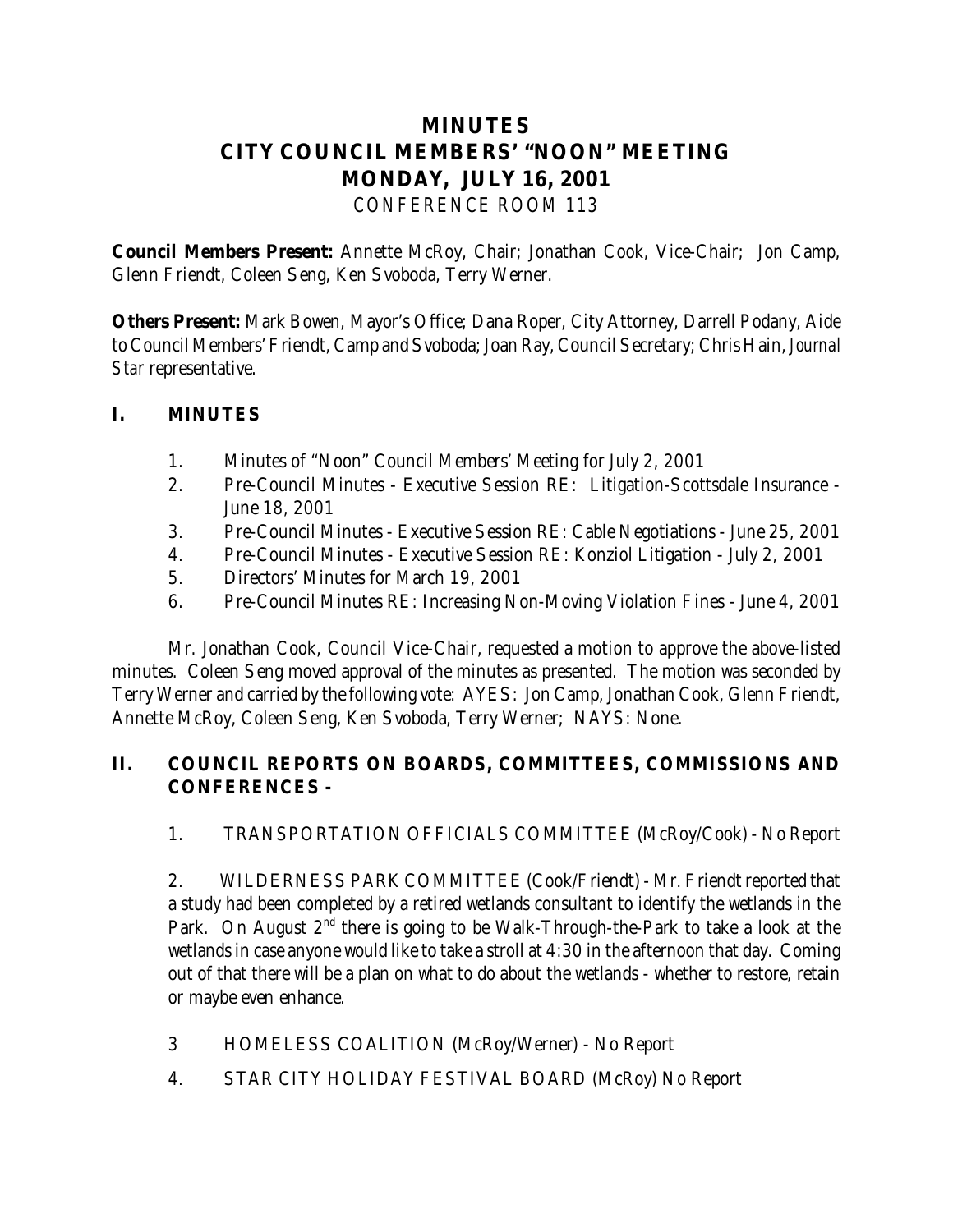- 5. PRT MEETING (Seng) Ms. Seng will give a report next week.
- 6. BOARD OF HEALTH (Svoboda) Mr. Svoboda will report next week.

7. INTERNAL LIQUOR COMMITTEE (McRoy/Svoboda/Werner)-CANCELLED

8. DOWNTOWN LINCOLN B.I.D. ASSOCIATION BOARD OF DIRECTORS MEETING (Werner) Mr. Werner reported that the meeting was pretty uneventful, noting that the B.I.D. Budget was passed and some landscaping had been discussed.

# **The Above Listed Meetings were Carried Over from the July 2nd "Noon" Agenda**

9. LINCOLN PARTNERSHIP FOR ECONOMIC DEVELOPMENT (McRoy) **No July or August Meetings.**

10. JOINT BUDGET COMMITTEE (McRoy/Seng) - CANCELLED

# **Meetings 9 and 10 were Held Over for the Week of July 16th**

11. PUBLIC BUILDING COMMISSION (Camp/Seng) - Ms. Seng reported that Ms. Kathy Campbell had asked if we couldn't try to get a Public Building Commission meeting scheduled with the Omaha Public Building Commission. Ms. Seng explained that *that* led to a discussion on having the County meet earlier in the morning and the Building Commission meet at noon and the City Council have a joint-meeting in the afternoon. Ms. Seng stated that she had been assigned to follow through on this. She noted that she had talked with Jennifer [Brinkman] to begin the process and get the lobbyist involved. Ms. Seng just wanted everyone to know that this is in the works noting that the Joint Meeting is usually done at Mahoney and that Omaha is hosting the meeting this year.

Ms. McRoy stated that she had received phone calls regarding the North Parking Lot planned for the City with the caller expressing concerns on issues such as the Public Building Commission attempting to exercise the Right of Eminent Domain and the results of that; were offers made to buy the property out-right? Ms. McRoy had referred the caller to Mr. Killeen and Mr. Camp as the two Public Building Commission members with extensive knowledge on the parking lot expansion. She requested that either Don Killeen or Mr. Camp give the citizen a call.

 Mr. Camp indicated that he would be glad to do that, noting that the basic issue on that property is the cost factor - that property is more expensive. He noted that early in the process they had looked at economical ways [inaudible] the expansion. Mr. Camp stated that they did talk about that parking though, and have increased the [inaudible] expenditure [inaudible] we'll use a part of the South lot for public parking and have some City staff going to Carriage Park for parking as things proceed on that North Block. [Mr. Camp's further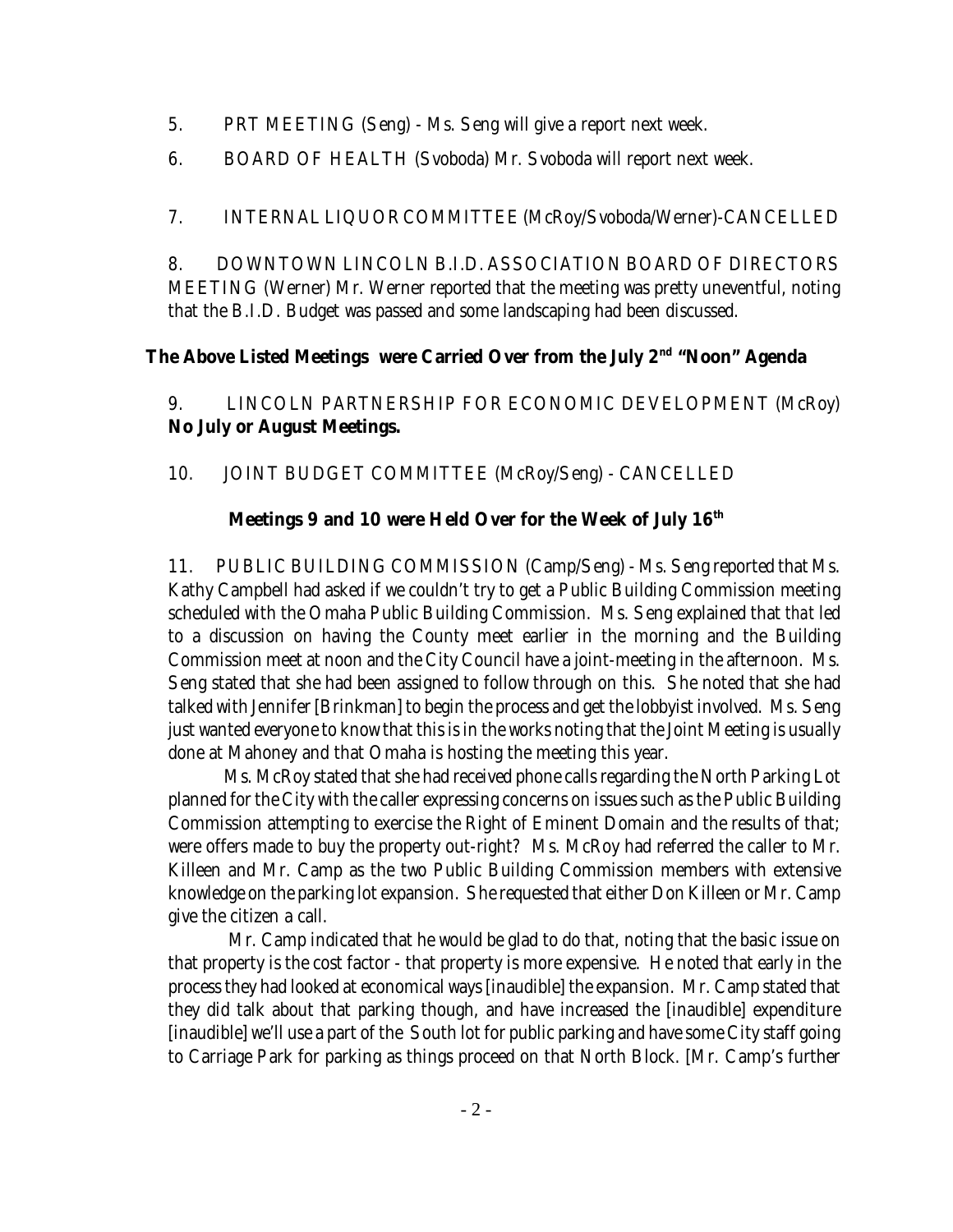comments were inaudible.]

Mr. Camp reported that he had brought up an issue regarding wheelchairs in the Council Chamber. There are some seats in the back of the Chamber right beside the aisle, so those will be taken out and also the areas on the sides up front are available for wheelchair use. Ms. Seng asked if that would be done in time for the public hearing on the budget. It was determined that the answer was yes.

Ms. Seng noted that the slot frames for posting notices on conference room doors were also discussed at the PBC meeting

12. ISPC MEETING (Cook) - No Report

13. INDOOR ICE FACILITY TASK FORCE MEETING (Friendt) - (*Notification of this meeting was on a Revised Weekly Agenda for Mr. Friendt which was distributed in his Monday, July 9<sup>th</sup> Office Folder*) - No Report

14. MULTICULTURAL ADVISORY COMMITTEE (McRoy) - No Report

15. MAYOR'S DOWNTOWN ADVISORY MEETING (Seng) Ms. Seng reported that the Downtown Action Team had met and the bids had come in on the Old Federal Building. There were three proposals that came in out of the four that had been previously looked at. Those three are: Civic Partners out of California; Dial Group and NU Style - two separate bidders out of Omaha. Ms. Seng passed out material from the NU Style Company which is doing work in the Old Market area of Omaha. She reported that there will be a committee appointed by the Mayor which will probably meet about the end of July. All three of these bidders responded to the Courts needs and space in the Court Rooms.

The Downtown Entertainment venture has secured the site and now the developer is beginning to look at leases and trying to get that taken care of. There is a marketing firm working with the developer. The Grotto is staying there; Sartor-Hamann is staying and the Mars Bar is staying there. All the rest, the developer is working with.

Ms. Seng reported that there had been a presentation on the Horizon Housing Corporation, noting that Diane Gonzolas had given a short report on the Entertainment Market Study, but the official report is really due in about two weeks.

16. BOARD OF HEALTH (Svoboda) Mr. Svoboda will report next week.

OTHER MEETINGS REPORTS: - None

**III.** APPOINTMENTS/REAPPOINTMENTS - Ms. Seng mentioned that the people who are up for re-appointment to the Health Endowment Committee are very essential, and she hoped that they would be reappointed. Ms. Seng requested that Mr. Bowen relay that hope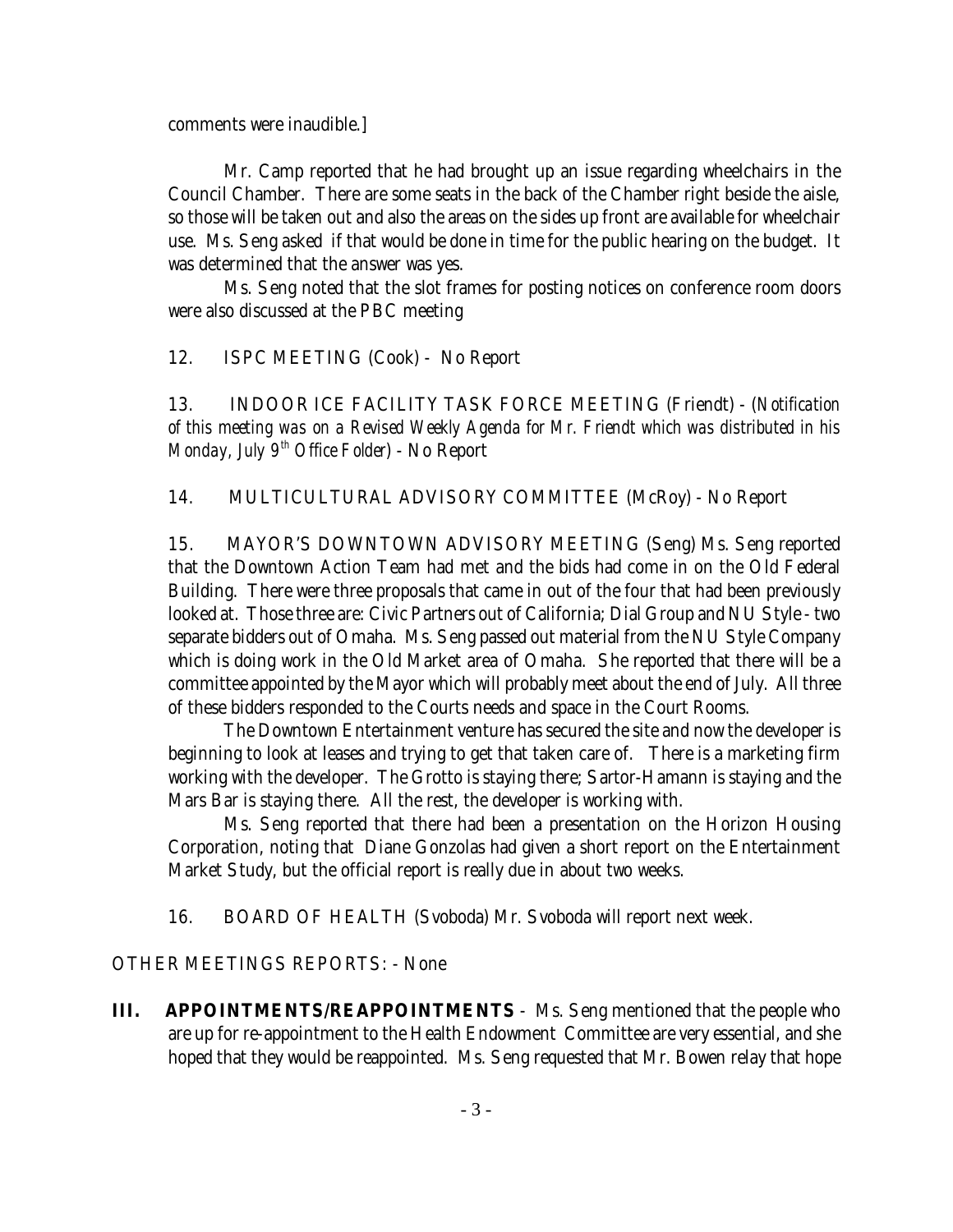to the Mayor for consideration during his deliberations. Mr. Bowen stated that he would do that.

# **IV. MEETINGS/INVITATIONS** - Noted Without Comment

## **V. COUNCIL MEMBERS**

**JON CAMP** - No Further Comments

**JONATHAN COOK** - Mr. Cook shared with Council Members that they should be aware that the microphones in the Council Chamber, as well as those in this conference room may be live for many minutes after the meetings have adjourned.

Another thing Mr. Cook brought up was whether or not Council wanted to have Columbus Day off, with no meeting. Mr. Cook was informed that the City does not get Columbus Day off. This ended his comments.

**GLENN FRIENDT** - No Further Comments

**ANNETTE McROY** - No Further Comments

**COLEEN SENG** - No Further Comments

**KEN SVOBODA** - No Further Comments

**TERRY WERNER** - No Further Comments

MARK BOWEN - No Further Comments

DANA ROPER - No Further Comments

**VI. REQUESTS OF COUNCIL FROM MAYOR** - Mr. Bowen commented on the Budget discussions held by Council earlier in the morning, but his comments were inaudible.

He noted that they had met with Amy [Tejral] this morning. She was just here for three days and will be going back to Utah to prepare for her move back to Lincoln. She will start officially on August 27<sup>th</sup>. [Ms. Tejral will be assuming the duties of Ms. Jennifer Brinkman who is leaving the Mayor's Office on July  $20<sup>th</sup>$ ]

Ms. McRoy commented on that appointment, noting that the Multicultural Advisory Committee had some concerns and hopes that the Mayor would consider hiring a person of color for that position. She requested that Mr. Bowen carry that concern to the Mayor. Mr. Bowen stated that minorities were very much included in the interview process. Ms. McRoy asked if there had been a person of color selected for final consideration. Mr. Bowen stated that there was only one spot, so